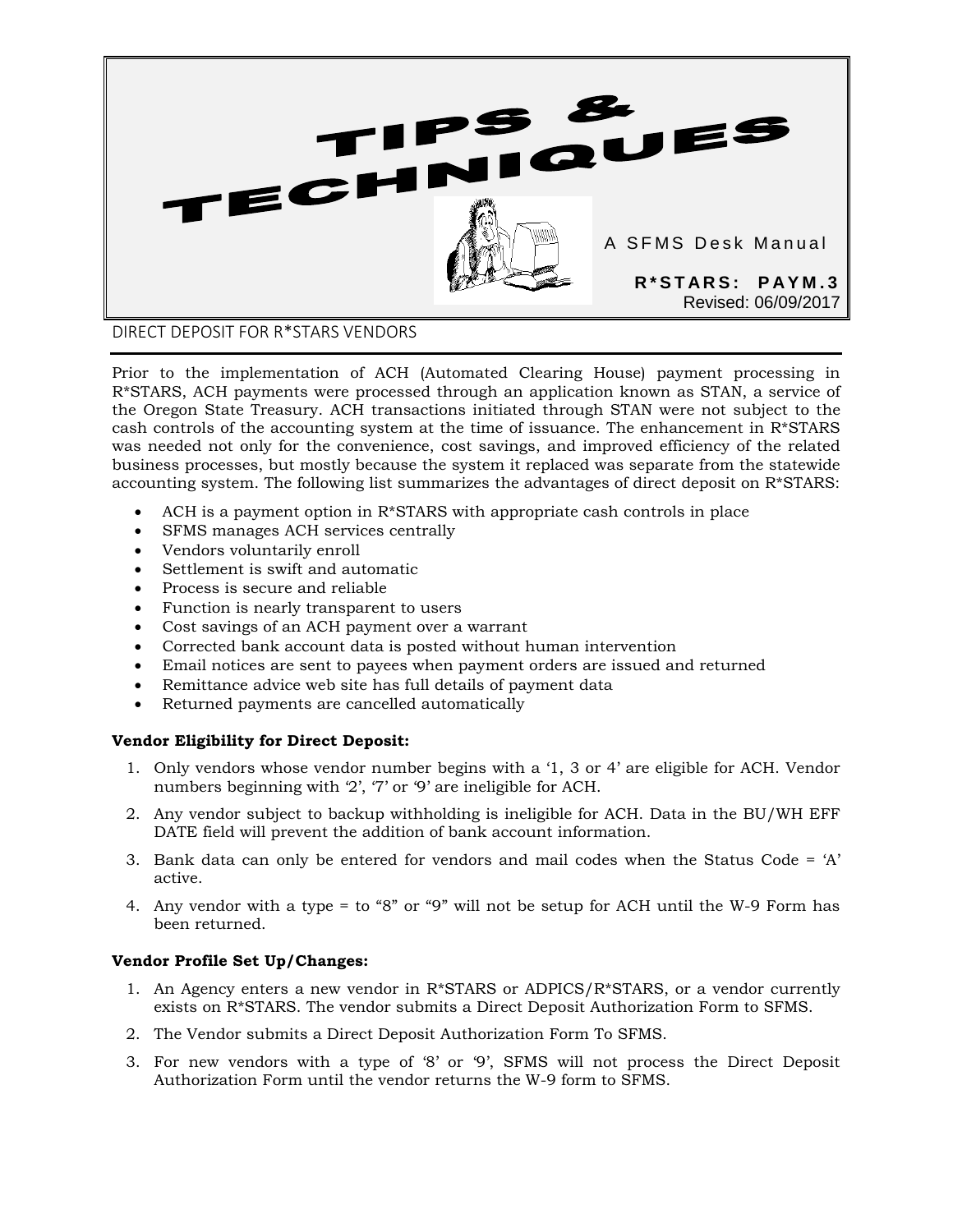- 4. Once SFMS determines that the information on the Authorization Form is complete, the bank data is entered on either the **52 – Statewide Vendor Profile** or the **51 Vendor Mail Code Profile** that matches the address on the Authorization Form. SFMS changes the PDT (Payment Distribution Type) to "DA".
- 5. Each bank account may be entered on multiple mail codes. This is unusual. If a vendor has multiple mail codes and requests all payments be directly deposited to one bank account, the vendor is provided a unique USERID for each mail code. In most circumstances, it is appropriate to inactive extra existing mail codes. SFMS does not recommend setting up multiple bank accounts for one vendor. Since the banking information is blocked from view by agencies, it could be difficult for agencies to select the correct mail code for a specific bank account.
- 6. For state employees requesting direct deposit of their travel reimbursements, the bank data and PDT of "DA" will be entered on the **52** profile (mail code 000 on the **51** profile). All other mail codes for these employees will be inactivated and a message "Use mail code 000 for direct deposit" will be included in the address field on the inactive mail codes. The address on the **52** profile will be changed to the address on the Authorization Form.
- 7. The DIR DEP DATE will equal 5 banking days including the date entered on  $R^*STARS$ .
- 8. The PNI Flag is set to 'Y'.
- 9. During the nightly batch cycle:
	- a. The Pre-note is sent,
	- b. The PNI flag is set to 'N', and
	- c. The vendor name is added to the Remittance Web Site.
- 10. Once the pre-note process is successful, future payments will default to direct deposit.

## **Payment Processing:**

- 1. Payments cannot be made via direct deposit during the pre-note period.
	- a. Transactions cannot be entered to the mail code with the PDT=D or DA until the date shown in the DIR DEP DATE field unless the PDT is overridden**.** To enter a voucher payable during the pre-note period, manually change the PDT on the transaction to a PDT such as MA.
	- b. If a transaction is on the **530 – View Batch Headers** screen waiting for the due date and the vendor is put into a pre-note period by a change that has been made in the bank account information, then the payment will be printed as a warrant and mailed out automatically.
- 2. Batch Entry:
	- a. The ACH payment process is designed to leave the PDT blank on the batch header and on the individual transactions so that the vendor profile will determine if a payment is issued as a warrant or an ACH payment**.** Transactions made using mail codes where the vendor profiles have a PDT of "D" or "DA" will be processed as direct deposit. Mail codes with PDT" beginning with "M" and "R" will have payments issued by warrant.
	- b. Manually adding a PDT Indicator on the Batch Header will override the PDT on the vendor profile.
	- c. Manually adding a PDT Indicator on the transaction input screen overrides both the default PDT on the vendor profile and any manually entered PDT on the batch header.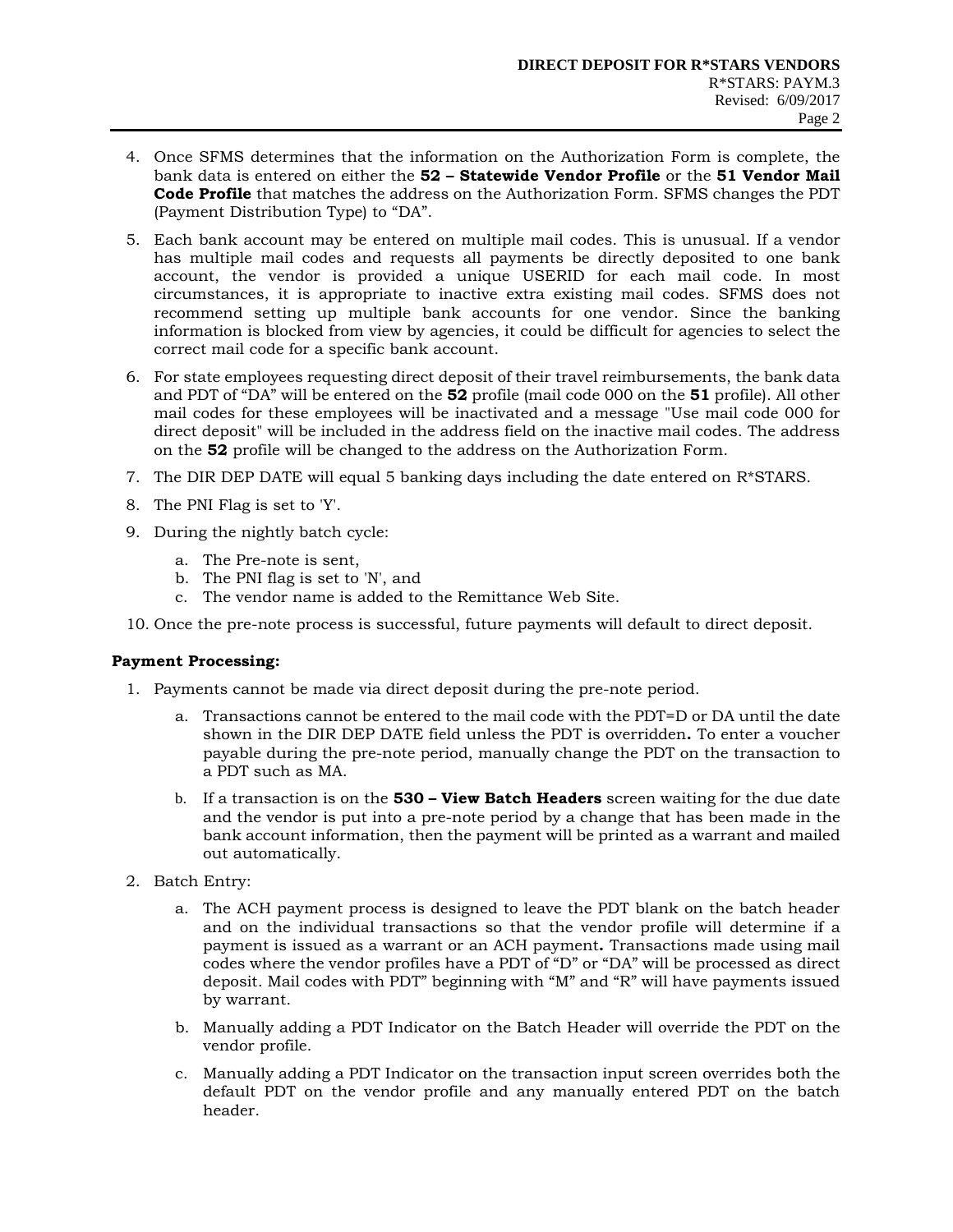- 3. When an agency enters a Voucher Payable on or any time after the DIR DEP DATE, the payment will be credited to the vendor's bank account on the 3rd banking day including the day entered on R\*STARS. For example, a voucher payable entered on and with a due date of Monday, May 22, 2015 will be credited to the vendor's bank account on Wednesday, May 26, 2015.
- 4. R\*STARS will not allow a vendor with a PDT beginning with a "D" to be expedited. If the batch header has an "E" in the DMI field, the system will not allow a transaction with a PDT beginning with a "D" to be saved. If a document has a PDT beginning with a "D", the system will not allow an "E" to be entered in the DMI field on the **41 – Disbursement Maintenance** screen. If an agency tries to override the PDT with an "M" or "R", the expedite cycle edits against the vendor profile causing the payment to not be allowed as an expedited warrant. If an agency needs to pay a vendor with a warrant who is setup for direct deposit, the transaction will need to process with the regular nightly batch cycle.
- 5. Nightly batch cycle:
	- a. R\*STARS processes transactions with a current due date.
	- b. The Notice of Payment Order is emailed to the vendor.
	- c. The payment information is sent to the Remittance Web Site, which can be accessed by the vendor with their USERID.
	- d. The payment number is assigned beginning with "95XXXXXXX" and the payment status = Issued. Payments can be viewed on all  $R*STARS$  screens that display warrant information.
	- e. On the third banking day after the due date, the status of settled ACH payments are updated to Redeemed (Status = P on screens **44 – Payment Cancellation** and **47 – Payment Control Table**).
- 6. Agencies may receive several SFMS Control Reports with direct deposit payments listed on the due date of the voucher. The payments will be recorded as cash out of SFMA on the due date, but the money will not be transferred out of agency Treasury accounts until the settlement date.
- 7. R\*STARS will automatically cancel most direct deposit payments that are returned by the bank. Under special circumstances a manual cancellation of the direct deposit is required.
- 8. SFMS will notify the agency of a returned direct deposit payment. The agency will make the decision to reenter the voucher for a payment by warrant. This can be done before, or after, the direct deposit payment is cancelled.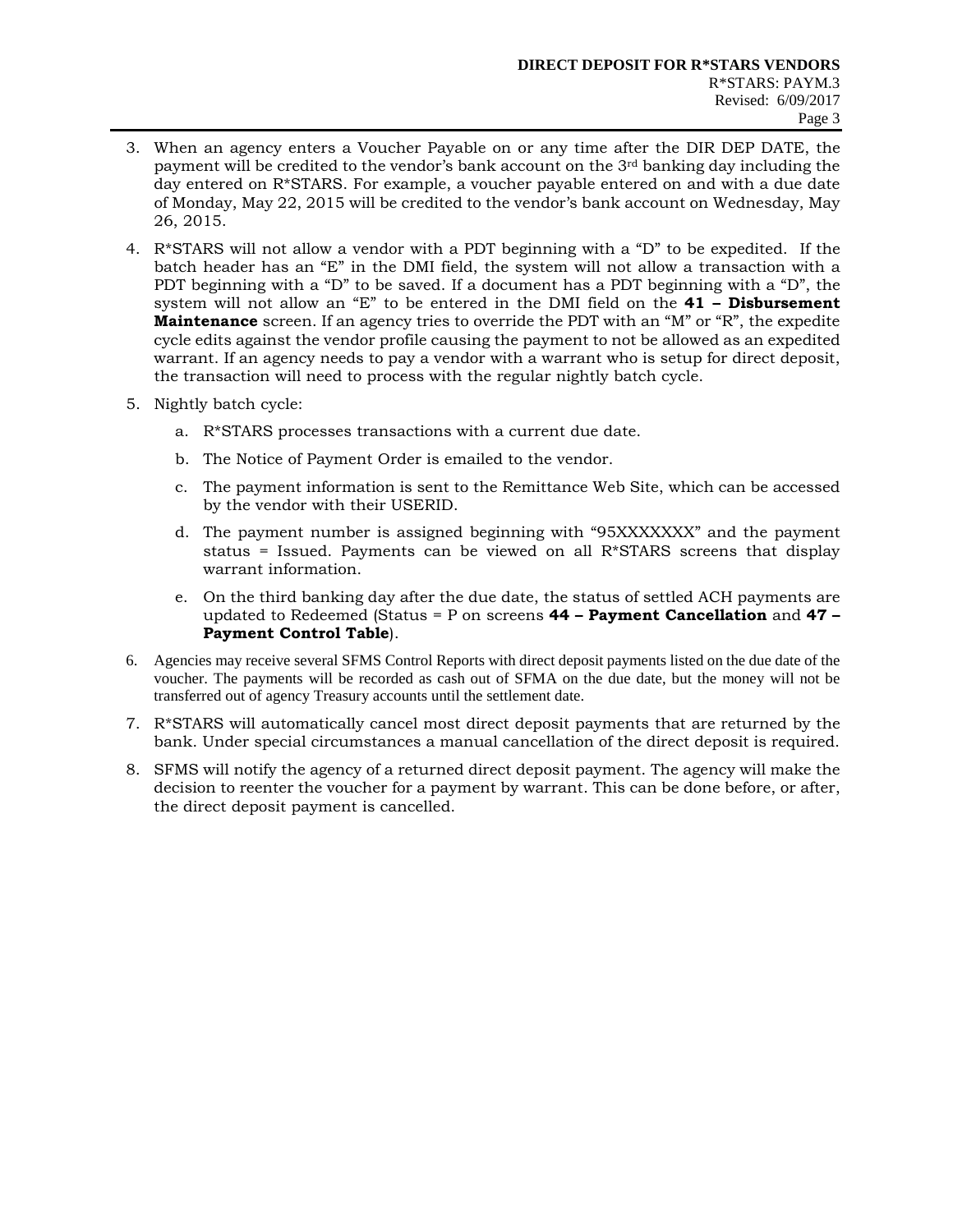#### **Document Types:**

Document Type 'DC' (ACH Cancellation) has been added to the following cancellation T-Codes: 370, 371, 381, 383, 384, 385, 386, 388, 389, 393, 395 to allow for a unique document number identifiable from warrant cancels.

S28B UC: 10 STATE OF OREGON 02/23/15 01:44 PM<br>LINK TO: TRANS CODE DESCRIPTION PROFILE PROD TRANS CODE DESCRIPTION PROFILE TRANS CODE: 370 (MUST BE IN 28A TRANSACTION CODE DECISION PROFILE) DESCRIPTION: SYSTEM GEN. CANCEL A WARRANT/CK ISSUED FOR INVEST- MENTS-OTHER. PMTS OUTSTANDING IS DECREASED & CASH IS INCREASED. SYSTEM PUTS RVRS CODE ON THE TRANS. 0250-INVESTMENTS-OTHER;0070-CASH ON DEP W/TREAS 1111-PMTS OUTSTANDING OFFSET;1011-PMTS OUTSTANDING I/E (I=INCLUDE, E=EXCLUDE) ENTER GL ACCOUNT CODES SEPARATED WITH "-" OR ",". I/E (I=INCLUDE, E=EXCLUDE) ENTER COMPTROLLER OBJECTS SEPARATED WITH "-" OR ",". ENTER UP TO 10 VALID DOC TYPES FOR THE TRANS CODE. (" $\text{\$}$ " IN #1 = ALL VALID)<br>1: WC 2: CC 3: DC 4: WS 5: 6: 7: 8: 9: 10: 1: WC 2: CC 3: DC 4: WS 5: 6: 7: ENTER UP TO 10 VALID BATCH TYPES FOR THE TRANS CODE.  $("\$ " IN #1 = ALL VALID)<br>1: 4 2:  $W$  3: 4: 5: 6: 7: 8: 9: 10: 1: 4 2: W 3: 4: 5: 6: 7 :<br>TREAS CAT: STATUS CODE: A<br>LAST PROC DATE: 07192011 EFF START DATE: 12291994 EFF END DATE: Z06 RECORD SUCCESSFULLY RECALLED F1-HELP F3-DEL F5-NEXT F6-28A F9-INT F10-SAVE F11-SAVE/CLEAR ENT-INQ CLEAR-EXIT

Warrants are redeemed with a "ZW" document. Document Type 'ZA' (ACH Redemption Reversal) has been added to redemption T-Codes 390 and 394 to allow for a unique document number which is generated when an ACH is redeemed.

S28B UC: 10 STATE OF OREGON 02/23/15 01:44 PM<br>LINK TO: TRANS CODE DESCRIPTION PROFILE PROD TRANS CODE DESCRIPTION PROFILE TRANS CODE: 390 (MUST BE IN 28A TRANSACTION CODE DECISION PROFILE) DESCRIPTION: SYSTEM GEN. LIQUIDATE THE PAYMENTS OUTSTANDING. TRANS GENERATED FROM TREASURY TAPE OR ENTERED CENTRALLY FOR REDEMPTN. TO EXPIRE 2YR OLD WTS.RVRS ACH REDEMPTIONS. 1011-PAYMENTS OUTSTANDING 1111-PAYMENTS OUTSTANDING OFFSET I/E (I=INCLUDE, E=EXCLUDE) ENTER GL ACCOUNT CODES SEPARATED WITH "-" OR ",". I/E (I=INCLUDE, E=EXCLUDE) ENTER COMPTROLLER OBJECTS SEPARATED WITH "-" OR ",". ENTER UP TO 10 VALID DOC TYPES FOR THE TRANS CODE.  $("\$ " IN #1 = ALL VALID)<br>1: ZW 2: ZX 3: ZA 4: 5: 6: 7: 8: 9: 10: 1: ZW 2: ZX 3: ZA 4: 5: 6: 7: ENTER UP TO 10 VALID BATCH TYPES FOR THE TRANS CODE.  $("\" IN \#1 = ALL VALUE)$ <br>1: R 2: 4 3: L 4: 5: 6: 7: 8: 9: 10: 1: R 2: 4 3: L 4: 5: 6: 7: 8: 9: TREAS CAT:<br>EFF START DATE: 06011990 EFF END DATE: LAST PROC DATE: 07192011 EFF START DATE: 06011990 EFF END DATE: Z06 RECORD SUCCESSFULLY RECALLED F1-HELP F3-DEL F5-NEXT F6-28A F9-INT F10-SAVE F11-SAVE/CLEAR ENT-INQ CLEAR-EXIT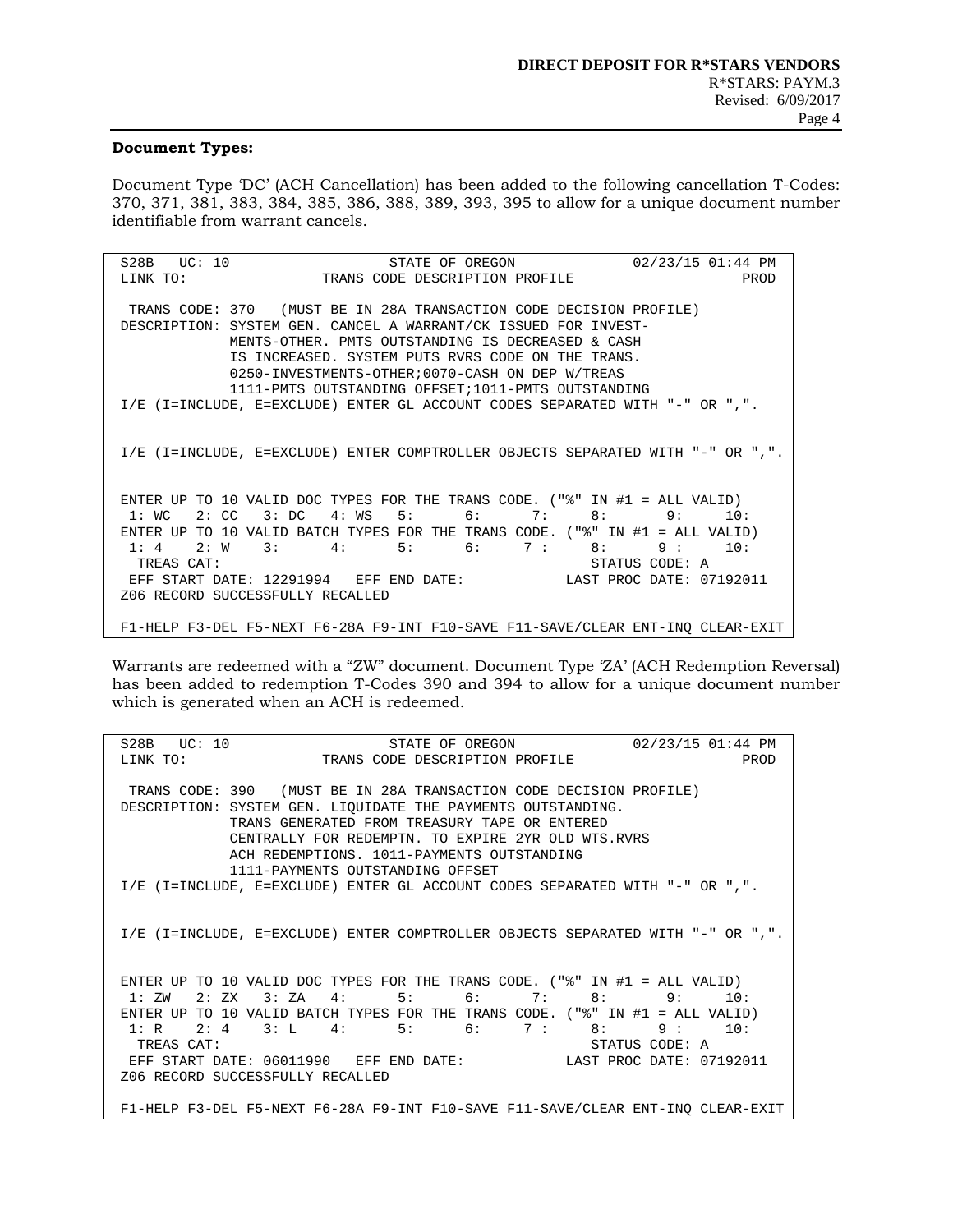# **52 System Vendor Profile:**

The appearance and functionality of the **52** profile was changed during implementation of the ACH payment process function. The data fields were rearranged to make room for the EMAIL data field. Due to its confidential nature, the banking information fields will be hidden to agency and most central staff by use of the **96A – Security Profile** "View Bank Info" flag.

| $S052$ $UC: 10$                        | STATE OF OREGON           |                               |      |                | 02/23/15 01:45 PM                   |  |  |  |  |
|----------------------------------------|---------------------------|-------------------------------|------|----------------|-------------------------------------|--|--|--|--|
| LINK TO:                               | SYSTEMWIDE VENDOR PROFILE |                               |      |                | PROD                                |  |  |  |  |
| VENDOR NO:                             | NAME CONTROL:             |                               |      |                |                                     |  |  |  |  |
| VENDOR NAME:                           |                           |                               |      |                |                                     |  |  |  |  |
| <b>SEARCH NAMES:</b>                   |                           |                               |      |                |                                     |  |  |  |  |
|                                        |                           |                               |      |                |                                     |  |  |  |  |
| ALT VENDOR/FID:                        |                           |                               |      |                | 1099 IND: FEI/SSN IND: REASON CODE: |  |  |  |  |
| VENDOR TYPE: OWNRSHP CD: TIN MATCH:    |                           |                               |      |                | TIN:                                |  |  |  |  |
| ADDRESS:                               |                           |                               |      |                |                                     |  |  |  |  |
|                                        |                           |                               |      |                |                                     |  |  |  |  |
|                                        |                           |                               |      |                |                                     |  |  |  |  |
|                                        |                           |                               |      |                |                                     |  |  |  |  |
| CITY:                                  |                           | ST: ZIP:                      |      |                | CNTRY:                              |  |  |  |  |
| VENDOR CONTACT:                        |                           |                               |      |                | TAX OFFSET EXMPT: N                 |  |  |  |  |
| TELEPHONE:                             |                           | $\mathop{\rm EXT}\nolimits$ : | FAX: |                | HOLD RSN:                           |  |  |  |  |
| PDT: MA EMAIL:                         |                           |                               |      |                | PNI:                                |  |  |  |  |
| AGY:<br>CONTACT:                       |                           |                               |      |                | PHONE:                              |  |  |  |  |
| UPDATED BY:                            |                           |                               |      |                | DIR DEP DATE:                       |  |  |  |  |
|                                        | ABA NUMBER: ACCT NO/TYPE: |                               |      | <b>FORMAT:</b> |                                     |  |  |  |  |
| W9 REQUEST DATE: BU/WH EFF DATE:       |                           |                               |      |                | STATUS CODE: R                      |  |  |  |  |
| EFF START DATE: 02232015 EFF END DATE: |                           |                               |      |                | LAST PROC DATE:                     |  |  |  |  |

#### **51 Vendor Mail Code Profile:**

The appearance and functionality of this screen was also changed during the implementation of the ACH payment process function. The data fields were rearranged to make room for the EMAIL data field.

| S051<br>UC: 10                            | STATE OF OREGON          | 02/23/15 01:46 PM |
|-------------------------------------------|--------------------------|-------------------|
| LINK TO:                                  | VENDOR MAIL CODE PROFILE | PROD              |
| VENDOR NO:                                |                          |                   |
| MAIL CODE:<br>NAME:                       |                          |                   |
| SEARCH NAMES:                             |                          |                   |
|                                           |                          |                   |
| ADDRESS:                                  |                          |                   |
|                                           |                          |                   |
|                                           |                          |                   |
|                                           |                          |                   |
| CITY:                                     | ST:                      | ZIP:              |
| COUNTRY:                                  | REGION:                  | TAX RATE:         |
| <b>UPDATE REASON:</b>                     | OWNERSHIP CODE:          | LICENSE:          |
| VENDOR CONTACT:                           |                          | FAX:              |
| TELEPHONE:                                | EXT:<br>ALT VEND NAME:   | LTR DATE:         |
| EMAIL:<br>PDT:                            |                          | PNI:              |
| AGY:<br>CONTACT:                          |                          | PHONE:            |
| UPDATED BY:                               |                          | DIR DEP DATE:     |
| ABA NUMBER:                               | ACCT NO/TYPE:            | <b>FORMAT:</b>    |
|                                           | HOLD REASON CODE:        | STATUS CODE: R    |
| START DATE: 02232015 EFF END DATE:<br>EFF |                          | LAST PROC DATE:   |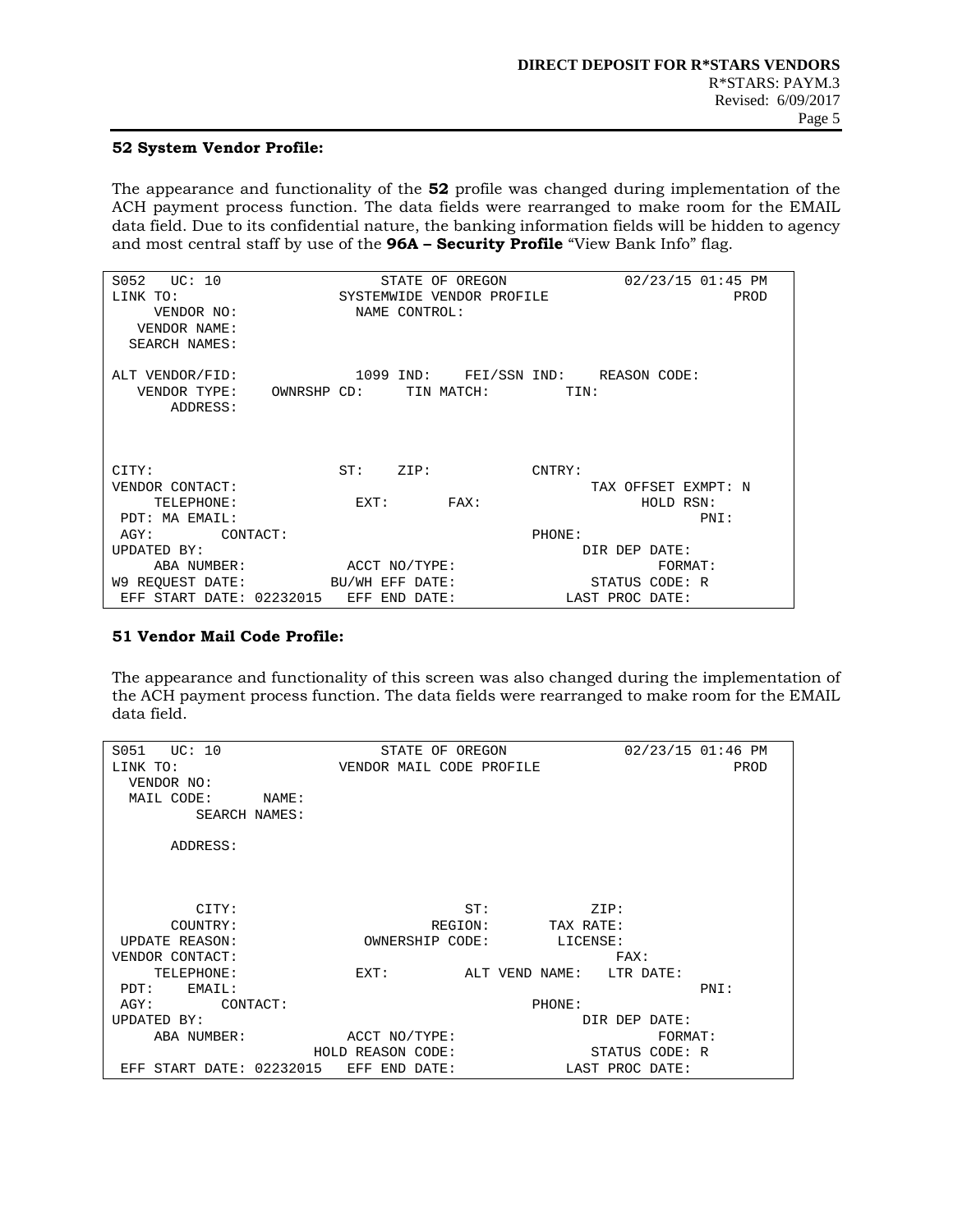### **Email Notification of Payment Order Sent:**

The EMAIL field on the vendor profile is optional. Data can be entered in this field by agency staff when setting up a new vendor. Once the vendor profile is activated, changes to the profile can only be made by central staff. The EMAIL field has two purposes. First, when an ACH payment order is sent, an email is sent to the payee at the email address on the vendor profile. Second, an email is sent to notify a payee that a payment order has been returned by the bank. The second type of email will be uncommon due to the pre-note process.

When multiple payments are made to one mail code for a vendor, only one email message is sent. That message contains a list of the payment numbers. Below are examples of the two email notices that vendors can receive:

From: ACH.Coordinator@oregon.gov Sent: Wednesday, January 29, YYYY 6:37 PM To: Subject: A Payment Order Has Been Sent

A payment from the LONG TERM CARE OMBUDSMAN is in route to your financial institution for deposit to your account in two banking days.

Detail payment information can be viewed at [https://pmtinfo.das.state.or.us.](https://pmtinfo.das.state.or.us/)

A User ID and password are required to access this website. If you have not received a user ID, the person who signed the direct deposit form (authorized signer) can request a USER ID by email. The email must include the business name and FEIN. Individuals need to provide the payee name only.

For additional information regarding this payment please contact the paying agency at the phone number listed below.

LONG TERM CARE OMBUDSMAN\* [503 378 XXXX\\*](tel:503%20378%206624) PAYMENT NUMBER: [95-8888888](tel:95-1083654)

If it has been more than two working days since the date of this message and the payment has not yet been received by your financial institution, please email [ACH.Coordinator@oregon.gov.](mailto:ACH.Coordinator@oregon.gov)

To download the Direct Deposit Authorization Form to change or cancel direct deposit please visit: <http://oregon.gov/das/Financial/AcctgSys/Pages/ach.aspx>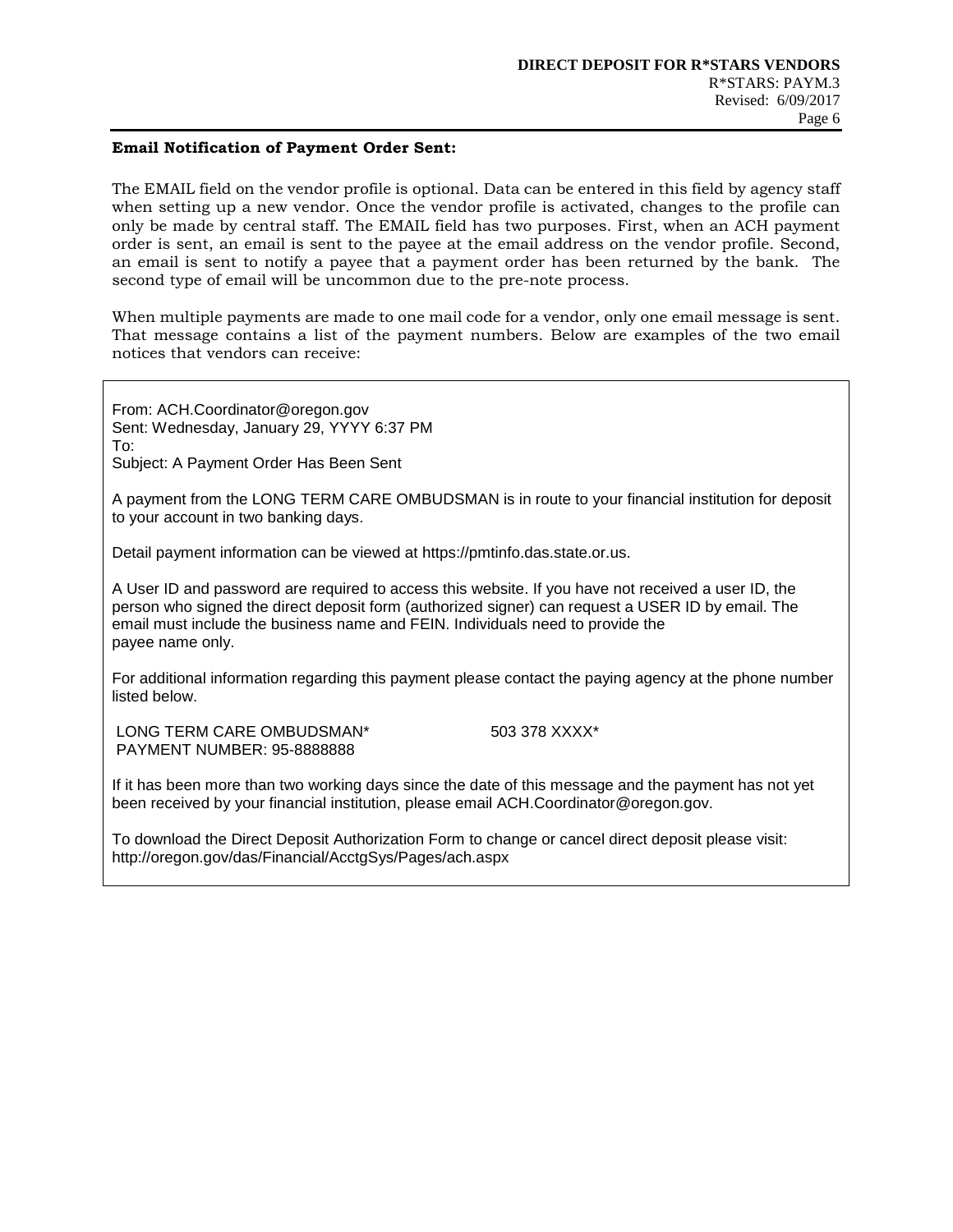From: ACH.Coordinator@oregon.gov Sent: Wednesday, January 08, YYYY 6:39 PM To:

Subject: A Payment Order Has Been Returned

The ACH payment order identified below from the DEPARTMENT OF HUMAN SERVICES was not accepted by your financial institution. The paying agency will reissue this payment as a warrant and mail it to you if there are no restrictions. If you have any questions about this payment, please call:

DEPARTMENT OF HUMAN SERVICES\* 503-945-XXXX\* PAYMENT NUMBER: 95-9999999

ACH Return Reason: R03 - NO ACCOUNT/UNABLE TO LOCATE ACCOUNT

The direct deposit account on file has been removed. To re-enroll in the ACH program, please submit a new authorization form, available at

[http://www.oregon.gov/das/Financial/AcctgSys/Pages/ach.aspx.](http://www.oregon.gov/das/Financial/AcctgSys/Pages/ach.aspx)

\*Agency name and telephone number are taken from the **D02 – Agency Profile**. Please make sure that SFMS has been provided with the most recent contact information.